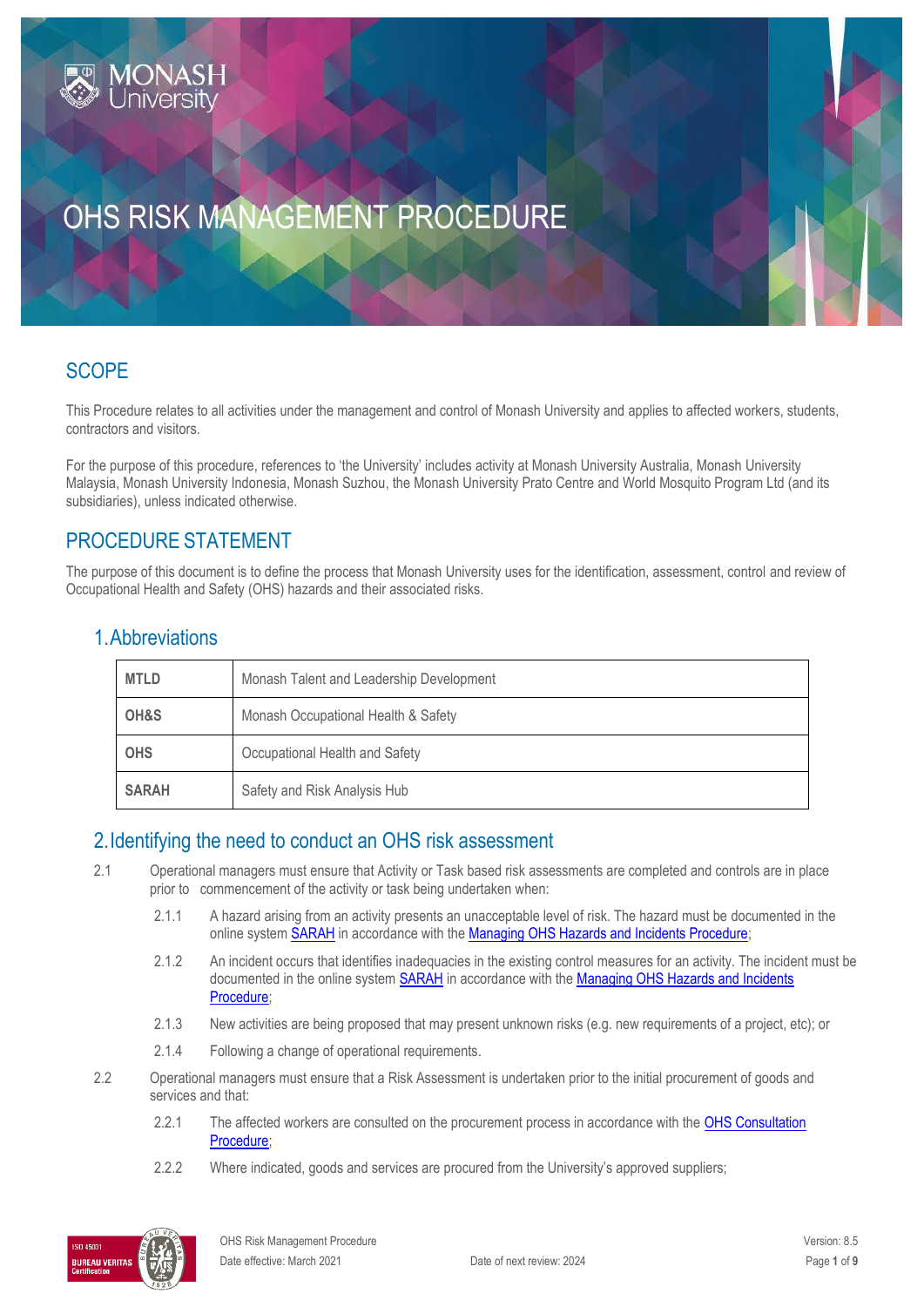- 2.2.3 Where applicable, goods and services meet any relevant Australian or International Standards or follow the industry best practice;
- 2.2.4 The requirements of th[e OHS Contractor Management Procedure](https://publicpolicydms.monash.edu/Monash/documents/1935599) are met prior to engaging any contractors; and
- 2.2.5 The end-of-life and disposal requirements of goods and materials are considered in line with the relevant University procedures.
- 2.3 Following the procurement process, the Operations Manager must verify that equipment, installations and materials are safe for use by ensuring that:
	- Equipment is delivered according to specifications and is tested to ensure it works as intended;
	- Installations are commissioned to ensure they function as designed;
	- Materials are delivered according to their specifications;
	- Any usage requirements, precautions or other protective measures are communicated and are made available to the relevant workers.
- 2.4 The verification process outlined in 2.3 must be recorded and the record maintained locally in accordance with the [OHS](https://publicpolicydms.monash.edu/Monash/documents/1935642)  [Records Management Procedure.](https://publicpolicydms.monash.edu/Monash/documents/1935642)
- 2.5 Operational managers must ensure that Location or Facility Risk Assessments are completed and controls are in place before works are performed if:
	- 2.5.1 A space they control presents an immediate risk to health and safety. The risk must be documented in the online syste[m SARAH](https://www.monash.edu/ohs/sarah) in accordance with the [Managing OHS Hazards and Incidents Procedure;](https://publicpolicydms.monash.edu/Monash/documents/1935623)
	- 2.5.2 An incident occurs that identifies inadequacies in the existing control measures for a location. The incident must be documented in the online syste[m SARAH](https://www.monash.edu/ohs/sarah) in accordance with the [Managing OHS Hazards and Incidents](https://publicpolicydms.monash.edu/Monash/documents/1935623)  [Procedure;](https://publicpolicydms.monash.edu/Monash/documents/1935623) or,
	- 2.5.3 A space will be utilised in a novel way that may present unknown risks (e.g. events, renovations, etc).
- 2.6 Operational managers must ensure that Personal Risk Management Plans are completed and controls are in place if:

A person entering the workplace may be unable to perform work safely due to personal factors. As these risk assessments are very likely to contain sensitive and personal information they must be entered as 'Restricted Risk Assessments'.

- 2.7 Any party may choose to initiate the [Health and Safety Issue](https://publicpolicydms.monash.edu/Monash/documents/1935619) Resolution Procedure if there is any dispute as to whether:
	- 2.7.1 A risk is acceptable;
	- 2.7.2 There is the need for a risk assessment;
	- 2.7.3 Risks were adequately evaluated and sufficient controls were identified;
	- 2.7.4 The risk assessment owner or approver is appropriate.

#### 3. OHS Risk Registers

- 3.1 The Health, Safety and Wellbeing Manager must ensure that the Monash University OHS Risk Register is reviewed annually as outlined in the [OHSMS Management Review Procedure.](https://publicpolicydms.monash.edu/Monash/documents/1935635)
- 3.2 Senior executives must ensure that their Faculty or Division has an OHS Risk Register that:
	- 3.2.1 Identifies and assesses risks that have the potential to impact the Faculty or Division;
	- 3.2.2 Details any strategies in place to eliminate or minimise identified risks;
	- 3.2.3 Details any proposed strategies to eliminate or minimise risk and specifies a person responsible and timeframe for implementation;
	- 3.2.4 Has been reviewed at least annually.

#### 4.OHS Risk Assessment Process

- 4.1 The Risk Owner must be competent in the process of risk assessment. Formal Risk Management training is available through myDevelopment. In addition, tutorial videos are available from the **OH&S website.**
- 4.2 The Risk Owner must ensure that:
	- The appropriate Risk Approver is selected for the relevant activity, unless the risk assessment is centrally managed;

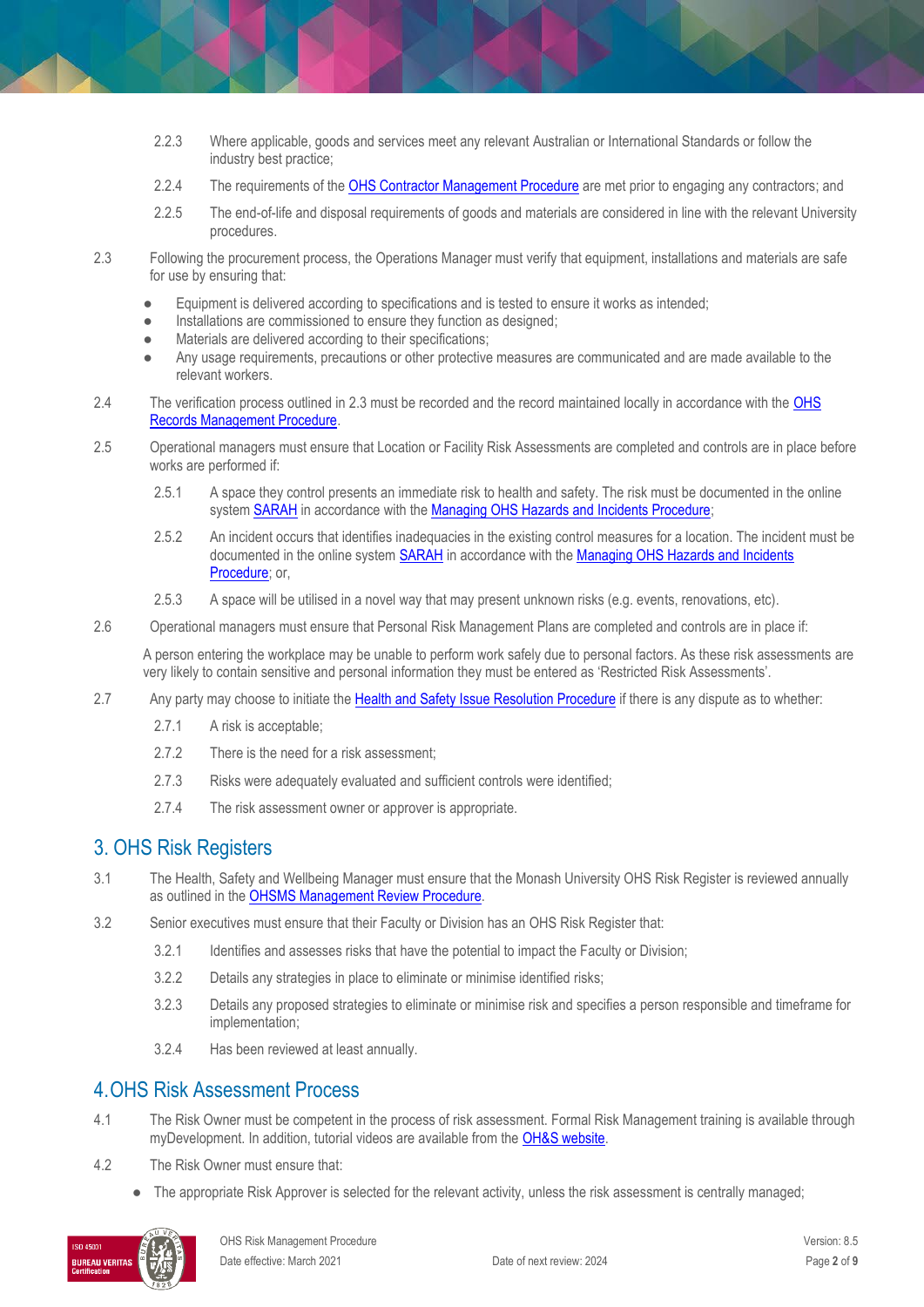- All risk assessments are documented in the online system **SARAH** unless otherwise approved by the Health, Safety and Wellbeing Manager;
- Risk assessments that include confidential information (e.g. a person's health condition, commercial in confidence) have been entered using the Restricted Risk Assessment option;
- A standard naming convention is used in the prefix of the Risk Assessment Name, which identifies their local business unit. Th[e Naming Guide](https://www.monash.edu/__data/assets/pdf_file/0004/803128/SARAH-Risk-Naming-Advice.pdf) is available to assist with naming risk assessments;
- The scope of the risk assessment has been clearly defined and includes details of:
	- The activity being performed;
	- Any limitations (e.g. the assessment focuses only on specific elements of equipment or process);
- Verify that the correct Risk Approver is selected;
- Each potential risk factor is identified and described, including all mechanisms and associated agencies of injury and how the risk could be realised;
- The current level of risk has been assessed by:
	- − Confirming the availability and suitability of all existing control measures in place;
- − Utilising the OHS Risk Matrix in SARAH (refer to 8.1) to assign most probable consequence and corresponding likelihood.
- Key stakeholders, e.g. Operational Managers and relevant subject matter experts have been invited to review the assessment using the 'Peer Review' command function in SARAH.
- 4.3 The Risk Owner may recommend or propose additional controls that could further reduce the risk level.

#### 5.Approval

- 5.1 The Risk Approver must:
	- 5.1.1 Have a current training qualification in accordance with the [OHS Training Requirements Matrix.](https://www.monash.edu/__data/assets/pdf_file/0004/496030/ohs-training-guide.pdf)
	- 5.1.2 Verify that:
	- The scope of the risk assessment is appropriate;
	- The mechanisms and agencies of injury are accurate;
	- All existing controls are present;
	- All proposed controls are valid and must be implemented; and
	- The risks identified are:
		- − Acceptable in which case the risk assessment must be approved as soon as possible;
		- − Unacceptable in which case the risk assessment must be rejected and appropriate feedback provided to the Risk Owner as soon as possible.

#### 6.Post-Approval

- 6.1 Once a risk assessment has been approved, it is the responsibility of the person assigned to each proposed control to action it in accordance with the **Management of OHS Actions Procedure**.
- 6.2 Approval of a risk assessment does not constitute approval to commence work, which may only be granted by the relevant Operational Manager.
- 6.3 Operational Managers must ensure that agreed control measures are present.
- 6.4 Operational Managers must ensure that all affected persons have access to the relevant risk assessments.

#### 7.Review of Risk Assessments

- 7.1 The Risk Owner must review their risk assessments using the 'Formal Review' command button in **SARAH**:
	- At least every three years;
	- When there is a significant change to the process/activity;
	- When a control may not be reasonably implemented;
	- When the level of risk is no longer considered acceptable based on the current control measures (e.g. as identified by a hazard or incident report, changes to processes).
- 7.2 The Risk Owner must:

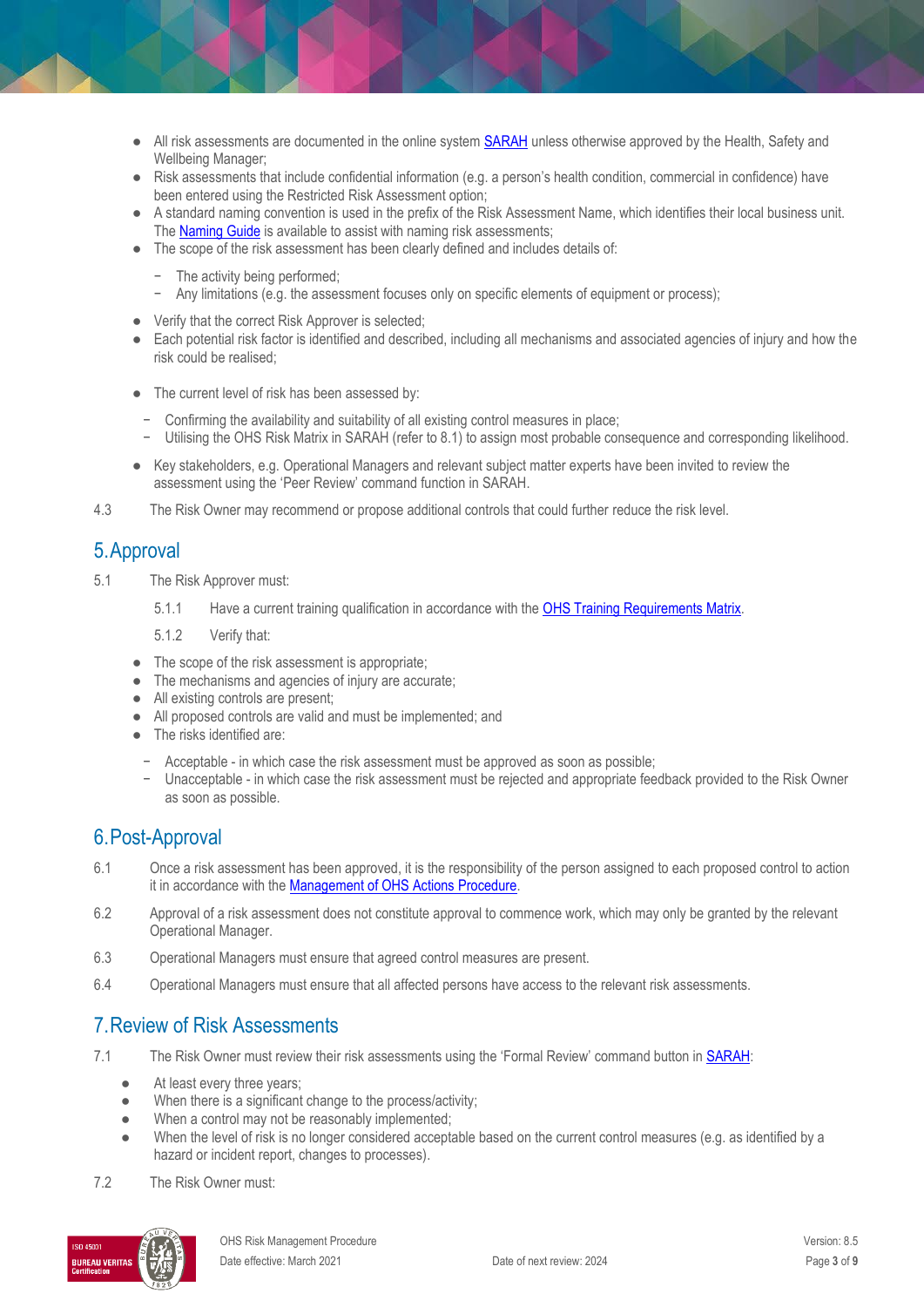- Evaluate the effectiveness of current controls as part of the formal review;
- Archive any risk assessments that are no longer required using the 'Archive' command button i[n SARAH;](https://www.monash.edu/__data/assets/pdf_file/0006/2353713/Quick-Guide-Reviewing-a-risk-assessments-in-SARAH.pdf) and
- Arrange for any of their risk assessments that are still required to be cloned to transfer ownership and archive their original risk assessment prior to leaving the University.
- 7.3 Monash Occupational Health & Safety (OH&S) must:
	- Assess the quality of current risk assessments in the University's Risk Assessment register on a regular basis; and
	- Provide feedback to stakeholders to ensure the requirements outlined in 4.2 are met.

#### 8.OHS Risk Management Plans

- 8.1 OHS Risk Management Plans can be created in [SARAH](https://www.monash.edu/ohs/sarah) using the [Event Risk Management Planning Tool](https://www.monash.edu/ohs/sarah/report-incident-hazard/event-risk-management-planning) for activities such as Monash University organised events, off-campus activities and travel.
- 8.2 OHS Risk Management Plans must include:
	- 8.2.1 The types of activities and any associated risk assessments, and the locations and periods in which activities will be performed;
	- 8.2.2 The owner of the plan and their contact details;
	- 8.2.3 The approver of the plan, their contact details, and the date of approval.
	- 8.2.4 OHS Risk Management Plans must be approved by the person in control of the activity.

#### 9.Tools

9.1 SARAH Risk Matrix

|                           |                       |                           | Consequence                                        |                                      | ÷                                                 |                                                  |
|---------------------------|-----------------------|---------------------------|----------------------------------------------------|--------------------------------------|---------------------------------------------------|--------------------------------------------------|
|                           | People                | Near Hit/Miss - No Injury | First aid treatment required for<br>a minor injury | Medical treatment may be<br>required | Serious injury requiring<br>admission to hospital | <b>Fatality or permanent</b><br>disabling injury |
|                           |                       | Insignificant             | <b>Minor</b>                                       | Moderate                             | Major                                             | Catastrophic                                     |
| 4<br>ı<br>Likelihood<br>Z | <b>Almost Certain</b> | Medium                    | High                                               | High                                 | <b>Extreme</b>                                    | <b>Extreme</b>                                   |
|                           | $\Box$<br>Likely      | Medium                    | Medium                                             | High                                 | <b>High</b>                                       | <b>Extreme</b>                                   |
|                           | <b>Possible</b>       | Low                       | Medium                                             | Medium                               | High                                              | High                                             |
|                           | <b>Unlikely</b>       | Low                       | Low                                                | Medium                               | Medium                                            | High                                             |
|                           | $\bigcirc$<br>Rare    | Negligible                | Low                                                | Low                                  | Medium                                            | Medium                                           |

9.2 The following guidance notes should be consulted when assessing risks arising from:

**[Chemicals](https://www.monash.edu/__data/assets/pdf_file/0004/189517/risk-management-chemical.pdf)** 

- **[Biologicals](https://www.monash.edu/__data/assets/pdf_file/0010/189523/risk-management-biological.pdf)**
- **[Ergonomic/Manual handling](https://www.monash.edu/__data/assets/pdf_file/0011/189515/risk-management-ergo.pdf)**

**[Radiation](https://www.monash.edu/__data/assets/pdf_file/0009/189522/risk-management-radiation.pdf)** 

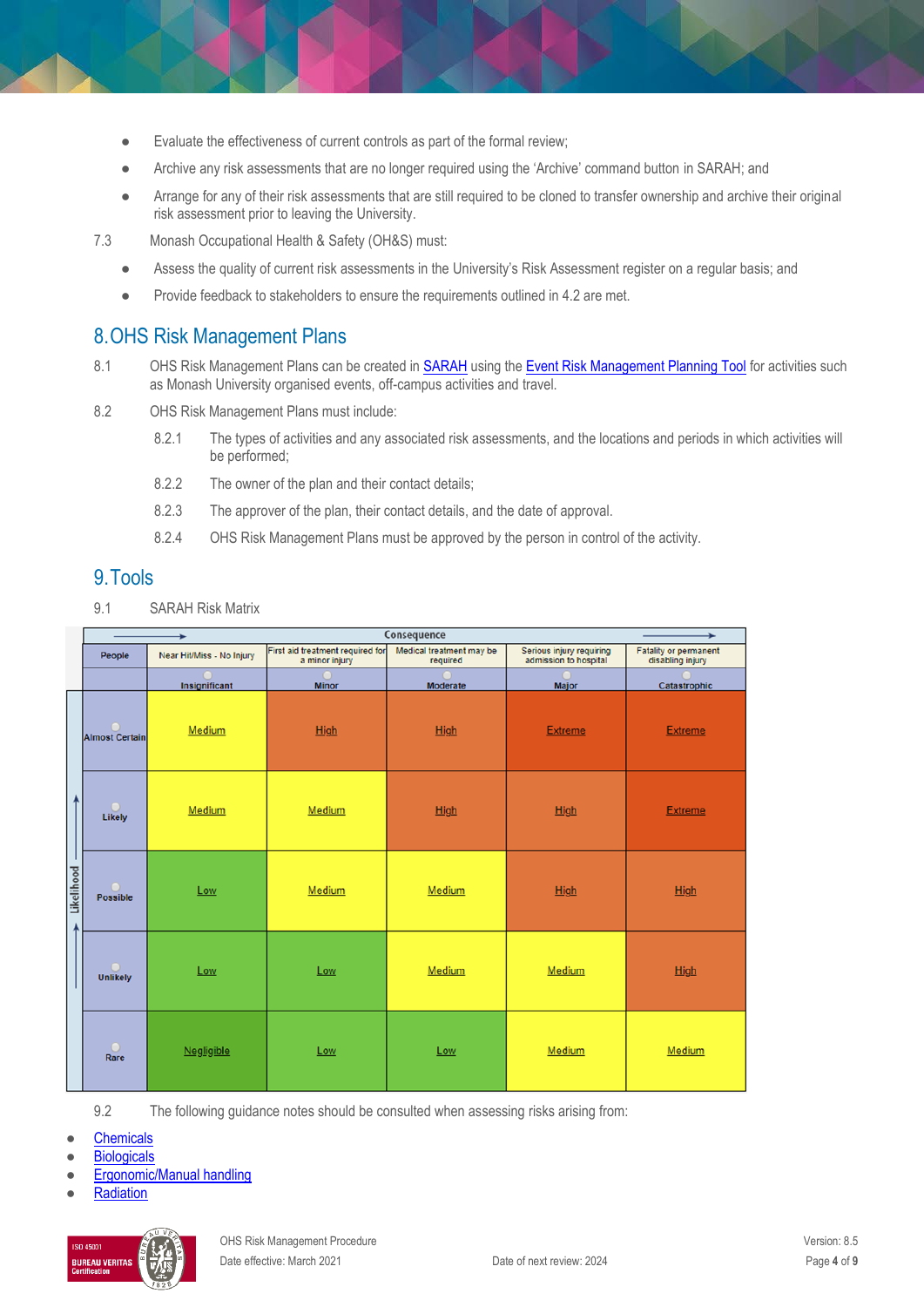#### 10. Records

10.1 Risk assessments must be kept in accordance with the **OHS Records Management Procedure.** 

# **DEFINITIONS**

A general list of definitions is provided in the **Definitions tool**. Definitions specific to this procedure are provided below.

| <b>Key word</b>             | <b>Definition</b>                                                                                                                                                                                                                                                           |                                                                                                                    |  |
|-----------------------------|-----------------------------------------------------------------------------------------------------------------------------------------------------------------------------------------------------------------------------------------------------------------------------|--------------------------------------------------------------------------------------------------------------------|--|
| <b>Activities</b>           | Any process which may involve the procurement of goods and/or services, travelling, using equipment, using<br>chemicals and/or other hazardous items, conducting field work, engaging with other people, etc. For further details<br>refer to the OHS Classifications page. |                                                                                                                    |  |
| Acceptable<br>level of risk |                                                                                                                                                                                                                                                                             | A level of risk that under the circumstances, is reasonably practicable to accept.                                 |  |
| Agency of<br>injury         | The type of object, item, substance, material, or structure that can cause injury. For details refer to the OHS<br><b>Classifications page.</b>                                                                                                                             |                                                                                                                    |  |
| Consequence                 | The severity of the impact of a hazard on affected persons.                                                                                                                                                                                                                 |                                                                                                                    |  |
|                             | Consequence categories                                                                                                                                                                                                                                                      | Definition                                                                                                         |  |
|                             | Catastrophic                                                                                                                                                                                                                                                                | Fatality or permanent disabling injury                                                                             |  |
|                             | Major                                                                                                                                                                                                                                                                       | Serious injury requiring admission to hospital                                                                     |  |
|                             | Moderate                                                                                                                                                                                                                                                                    | Medical treatment may be required                                                                                  |  |
|                             | Minor                                                                                                                                                                                                                                                                       | First Aid treatment required for a minor injury                                                                    |  |
|                             | Insignificant                                                                                                                                                                                                                                                               | Near Hit/Miss - No injury                                                                                          |  |
|                             |                                                                                                                                                                                                                                                                             |                                                                                                                    |  |
| Controls                    | Steps taken to eliminate or reduce the risk of harm occurring to person/s exposed to a hazard.                                                                                                                                                                              |                                                                                                                    |  |
| Likelihood                  | The chance of harm arising as a result of interaction with a hazard.                                                                                                                                                                                                        |                                                                                                                    |  |
|                             | Likelihood categories                                                                                                                                                                                                                                                       | Definitions                                                                                                        |  |
|                             | Almost Certain                                                                                                                                                                                                                                                              | will occur in most circumstances when the activity is undertaken (greater than 90%<br>chance of occurring)         |  |
|                             | Likely                                                                                                                                                                                                                                                                      | will probably occur in most circumstances when the activity is undertaken (51 to<br>90% chance of occurring)       |  |
|                             | Possible                                                                                                                                                                                                                                                                    | might occur when the activity is undertaken (21 to 50% chance of occurring)                                        |  |
|                             | Unlikely                                                                                                                                                                                                                                                                    | could happen at some time when the activity is undertaken (1 to 20% chance of<br>occurring)                        |  |
|                             | Rare                                                                                                                                                                                                                                                                        | may happen only in exceptional circumstances when the activity is undertaken<br>(less than 1% chance of occurring) |  |
|                             |                                                                                                                                                                                                                                                                             |                                                                                                                    |  |

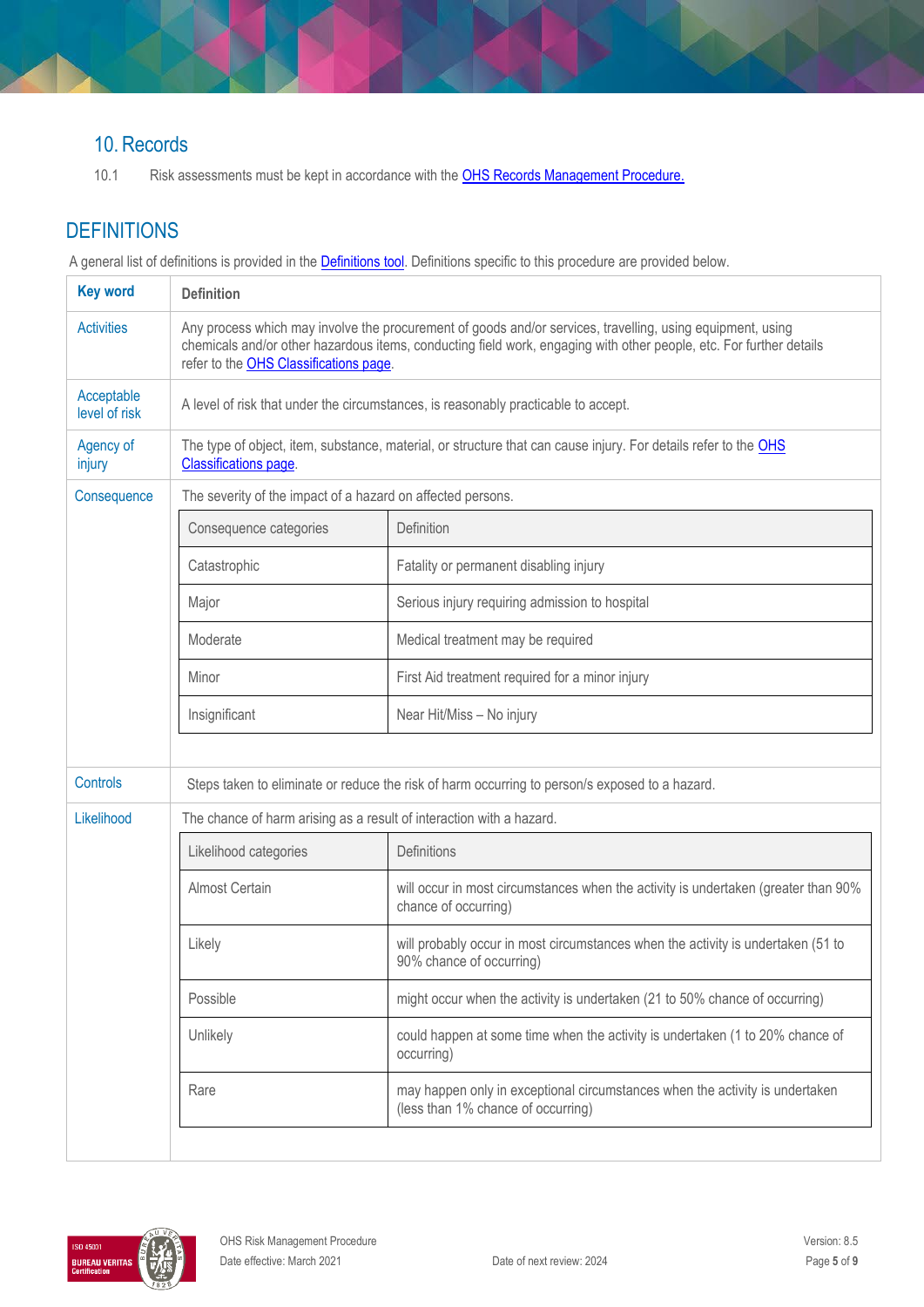| Mechanism of<br>injury    | How an injury was, or may be, sustained. For details, refer to the OHS Classifications page.                                                                                                                                                                                                                                                                               |                                                                                            |  |
|---------------------------|----------------------------------------------------------------------------------------------------------------------------------------------------------------------------------------------------------------------------------------------------------------------------------------------------------------------------------------------------------------------------|--------------------------------------------------------------------------------------------|--|
| Operational<br>Manager    | The person in control of the activities that are being performed within a specific workplace. In some instances, the<br>Operational Manager may also be the Risk Approver, e.g. laboratory supervisor, workshop manager.                                                                                                                                                   |                                                                                            |  |
| Procurement               | For the purpose of this procedure, the process for acquiring goods and services by any means such as:<br>Monash purchasing system (Coupa);<br>$\bullet$<br>Corporate credit card purchase;<br>$\bullet$<br>Hire or loan;<br>$\bullet$<br>Gifts or donation;<br>$\bullet$<br>Trials offered by suppliers; or<br>$\bullet$<br>Items left by previous occupants.<br>$\bullet$ |                                                                                            |  |
| <b>Risk Approver</b>      | The person responsible for controlling the risks associated with the activities undertaken by the worker, student or<br>contractor under their supervision. For example, the Performance Manager/Supervisor/Contractor Responsible Person.                                                                                                                                 |                                                                                            |  |
| <b>Risk</b><br>assessment | A documented process assessing the level of risk from specific activities and determining suitable controls to eliminate or<br>reduce the risk to an acceptable level.<br>Risk assessments are either:                                                                                                                                                                     |                                                                                            |  |
|                           | Risk Assessment Type                                                                                                                                                                                                                                                                                                                                                       | Definition                                                                                 |  |
|                           | Activity or Task based Risk Assessment                                                                                                                                                                                                                                                                                                                                     | Risks that arise when participating in specific activities<br>(such as a task or process). |  |
|                           | Template Risk Assessment                                                                                                                                                                                                                                                                                                                                                   | A framework that can be used as a starting point for<br>common types of activities.        |  |
|                           | Location or Facility Risk Assessment                                                                                                                                                                                                                                                                                                                                       | Risks that arise from a location (such as a facility or<br>venue)                          |  |
|                           | <b>OHS Risk Register</b>                                                                                                                                                                                                                                                                                                                                                   | Risks across an entire faculty or division                                                 |  |
|                           | Personal Risk Management Plan                                                                                                                                                                                                                                                                                                                                              | Risks unique to an individual (such as that result from a<br>personal health condition)    |  |
|                           | <b>Centrally Managed Risk Assessment</b>                                                                                                                                                                                                                                                                                                                                   | Risks managed centrally with controls that apply to the<br>entire organisation             |  |
|                           |                                                                                                                                                                                                                                                                                                                                                                            |                                                                                            |  |
| <b>Risk Owner</b>         | The person documenting the risk assessment.                                                                                                                                                                                                                                                                                                                                |                                                                                            |  |

# **GOVERNANCE**

| Parent policy                                                                | <b>OHS&amp;W Policy</b>                             |
|------------------------------------------------------------------------------|-----------------------------------------------------|
| <b>Health and Safety Issue Resolution Procedure</b><br>Supporting procedures |                                                     |
|                                                                              | <b>Management of OHS Actions Procedure</b>          |
|                                                                              | Managing OHS Hazards and Incidents Procedure        |
|                                                                              | <b>OHS Consultation Procedure</b>                   |
|                                                                              | <b>OHS Contractor Management Procedure</b>          |
|                                                                              | <b>OHS Document Control and Retention Procedure</b> |
|                                                                              | <b>OHS Induction and Training Procedure</b>         |
|                                                                              | <b>OHS Records Management Procedure</b>             |

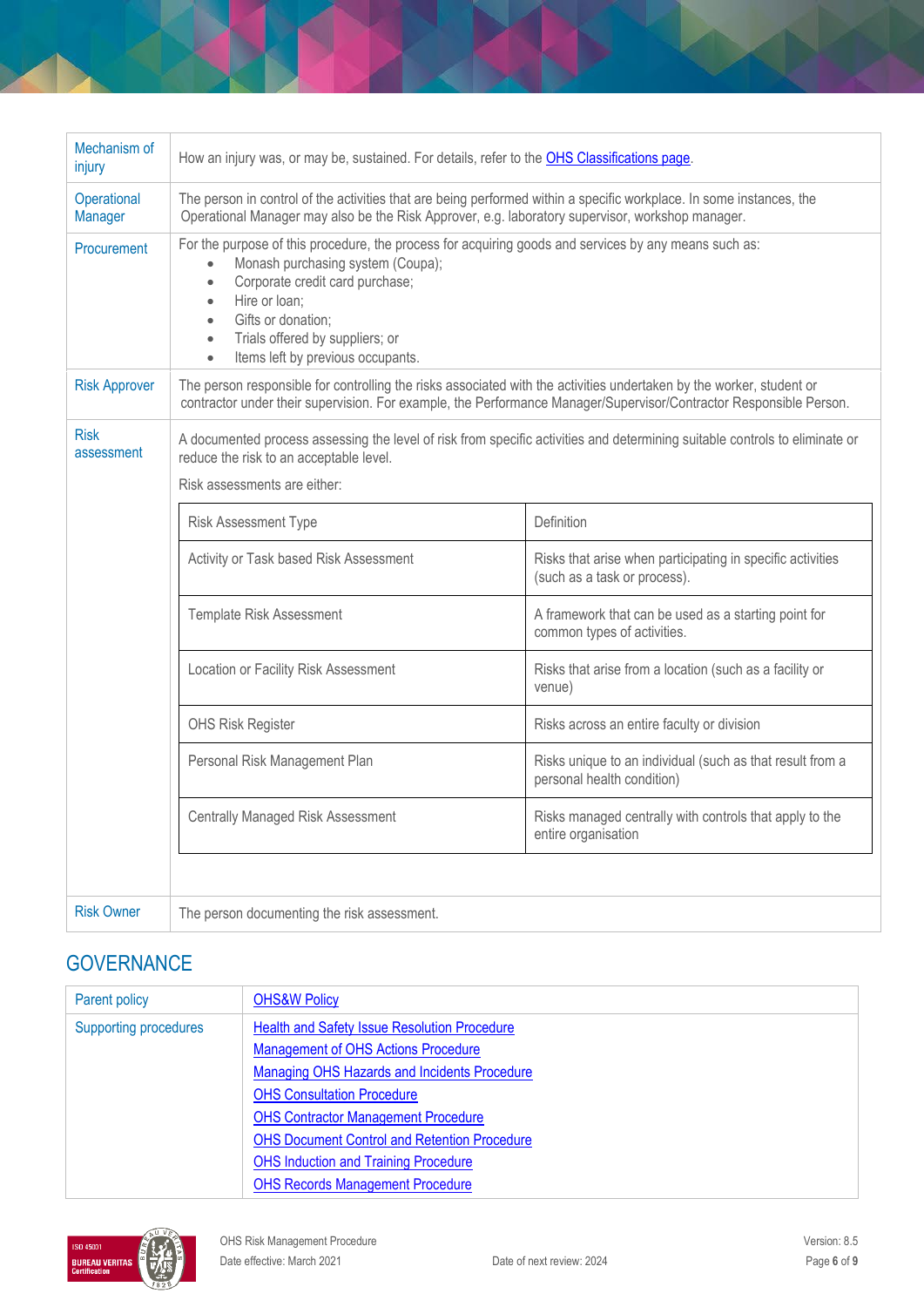|                             | <b>OHS Roles, Responsibilities and Committees Procedure</b>      |
|-----------------------------|------------------------------------------------------------------|
| <b>Supporting schedules</b> | N/A                                                              |
| Associated procedures       | <b>Australian and International Standards</b>                    |
|                             | ISO 45001:2018 Occupational Health and Safety Management Systems |
|                             | AS/NZS ISO 31000:2018 Risk management -Guidelines                |
| Legislation mandating       | Occupational Health and Safety Act 2004 (Vic)                    |
| compliance                  | Occupational Health and Safety Regulations 2017 (Vic)            |
| Operational<br>Category     |                                                                  |
| Approval                    | Chief Operating Officer & Senior Vice-President                  |
|                             | March 2021                                                       |
| Endorsement                 | Monash University OHS Committee                                  |
|                             | 18 March 2021                                                    |
| Procedure owner             | Health, Safety and Wellbeing Manager                             |
| Date effective              | March 2021                                                       |
| <b>Review date</b>          | 2024                                                             |
| Version                     | 8.5 (Minor amendments effective 10 June 2022)                    |
| <b>Content enquiries</b>    | ohshelpline@monash.edu                                           |

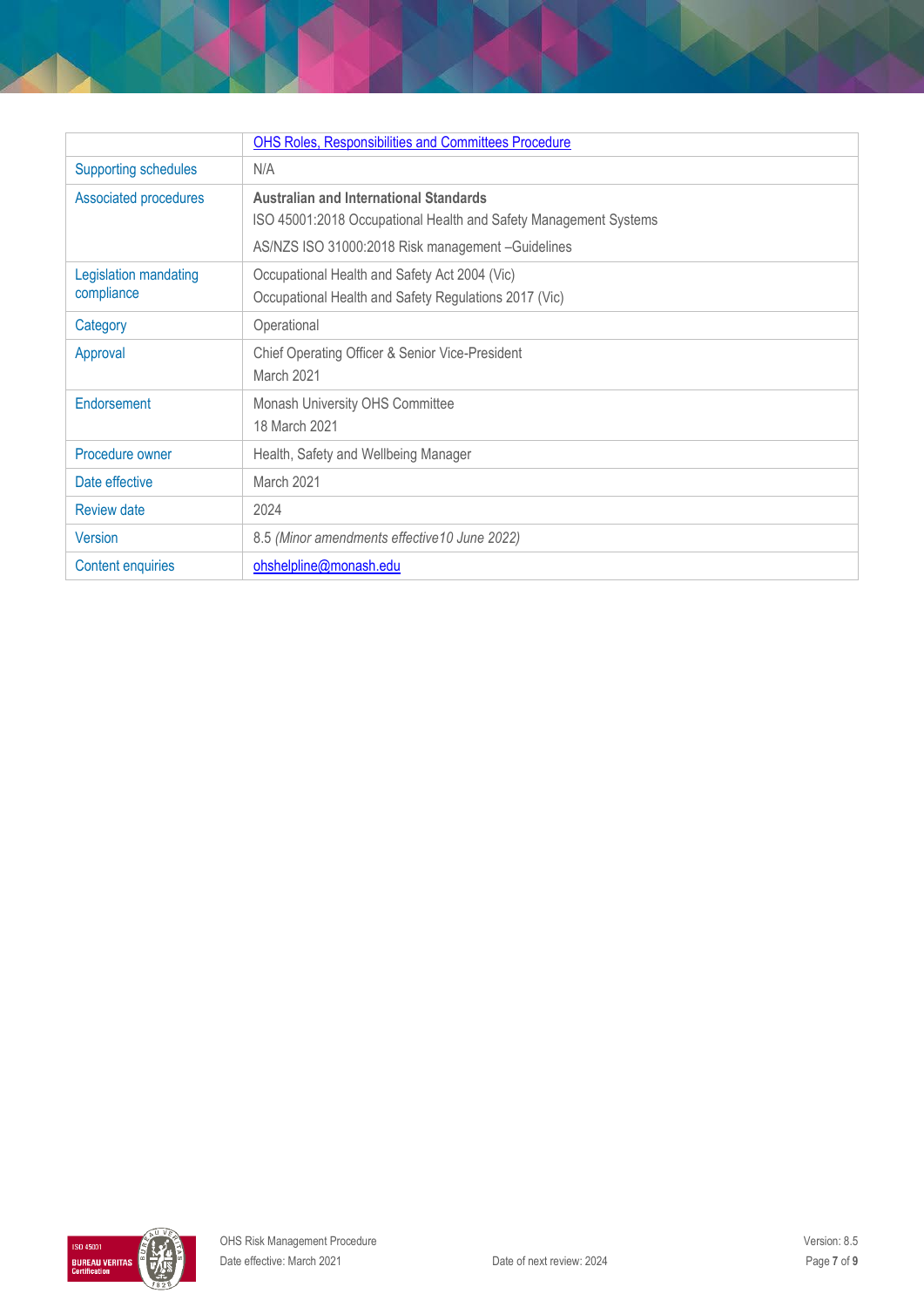# DOCUMENT HISTORY

| <b>Version</b> | <b>Date Approved</b> | <b>Changes made to document</b>                                                                                                                                                                                                                                                                                                                                                                                          |  |
|----------------|----------------------|--------------------------------------------------------------------------------------------------------------------------------------------------------------------------------------------------------------------------------------------------------------------------------------------------------------------------------------------------------------------------------------------------------------------------|--|
| 5              | August 2015          | 1. Added exemption to the requirement for using S.A.R.A.H. when the risk assessment has<br>confidential information.                                                                                                                                                                                                                                                                                                     |  |
|                |                      | 2. Changed the wording in some sections to improve clarity.                                                                                                                                                                                                                                                                                                                                                              |  |
| 5.1            | August 2017          | 1. Updated logos in header.                                                                                                                                                                                                                                                                                                                                                                                              |  |
|                |                      | 2. Updated OHS Regulations to 2017.                                                                                                                                                                                                                                                                                                                                                                                      |  |
| 6              | September 2018       | Added mechanism and agency to the definitions section of the procedure.<br>1.                                                                                                                                                                                                                                                                                                                                            |  |
|                |                      | Improved the clarity around when a risk assessment needs to be done and made<br>"acceptable level of risk" the key driver.                                                                                                                                                                                                                                                                                               |  |
|                |                      | 3. Added the responsibility for OHS committees to review risk. Assessments that have a<br>residual risk of high.                                                                                                                                                                                                                                                                                                         |  |
|                |                      | 4. Added Approval section.                                                                                                                                                                                                                                                                                                                                                                                               |  |
|                |                      | Confidential Risk Assessment template.<br>5.                                                                                                                                                                                                                                                                                                                                                                             |  |
| 7              | November 2019        | Clarified when Risk Assessments are required.<br>1.                                                                                                                                                                                                                                                                                                                                                                      |  |
|                |                      | 2. Included risk management planning.                                                                                                                                                                                                                                                                                                                                                                                    |  |
|                |                      | Included restricted risk assessment option.                                                                                                                                                                                                                                                                                                                                                                              |  |
|                |                      | 4. Added definitions for Likelihood and Consequence categories.                                                                                                                                                                                                                                                                                                                                                          |  |
|                |                      | Clarified that the OHS Risk Matrix in SARAH must be used for OHS risk evaluation.<br>5.                                                                                                                                                                                                                                                                                                                                  |  |
|                |                      | Clarified the responsibilities for Operational Managers.<br>6.                                                                                                                                                                                                                                                                                                                                                           |  |
|                |                      | 7. Added the requirement for evaluation of effectiveness of current controls using SARAH                                                                                                                                                                                                                                                                                                                                 |  |
|                |                      | as part of the 'Formal review' process.<br>8.<br>9. Included requirement to 'Peer review'                                                                                                                                                                                                                                                                                                                                |  |
|                |                      | 10. Removed the Risk management flow chart.                                                                                                                                                                                                                                                                                                                                                                              |  |
|                |                      | 11. Updated references to current Monash University procedures.                                                                                                                                                                                                                                                                                                                                                          |  |
|                |                      | 12. Changes to wording to improve clarity.                                                                                                                                                                                                                                                                                                                                                                               |  |
|                |                      | 13. Updated certification logo in header.                                                                                                                                                                                                                                                                                                                                                                                |  |
| 8              | March 2021           | 1. Added risk management requirements for the procurement of goods and services to align<br>with ISO 45001.                                                                                                                                                                                                                                                                                                              |  |
|                |                      | 2. Added the various risk assessment types and expanded on the times when these must be<br>undertaken.                                                                                                                                                                                                                                                                                                                   |  |
| 8.1            | April 2021           | 1. Updated wording in section 4.1.1 to reflect changes to training requirements.                                                                                                                                                                                                                                                                                                                                         |  |
| 8.2            | <b>July 2021</b>     | 1. Updated certification logo in footer to ISO 45001                                                                                                                                                                                                                                                                                                                                                                     |  |
|                |                      | 2. Updated the Standard to ISO 45001 under "Associated procedures" in the Governance<br>table                                                                                                                                                                                                                                                                                                                            |  |
|                |                      | 3. Updated OHS Policy under 'Parent Policy' to OHS&W Policy                                                                                                                                                                                                                                                                                                                                                              |  |
| 8.3            | October 2021         | Updated Scope statement to include Monash University Malaysia, Monash University<br>1.<br>Indonesia, Monash Suzhou and the Monash University Prato Centre.                                                                                                                                                                                                                                                               |  |
| 8.4            | December 2021        | 1. Updated Scope statement to include World Mosquito Program Ltd (and its subsidiaries).<br>2. Updated title of Procedure owner in Governance table.                                                                                                                                                                                                                                                                     |  |
| 8.5            | <b>June 2022</b>     | 1. Added a separate section for OHS Risk Registers and clarified who is responsible for<br>maintaining the University OHS Risk Register.<br>2. Clarified who is responsible for the formal review, cloning and archiving of risk<br>assessments in section 7.<br>3. Outlined the responsibility of OH&S to do a quality check of existing risk assessments.<br>4. Added definition for Procurement to Definitions table. |  |